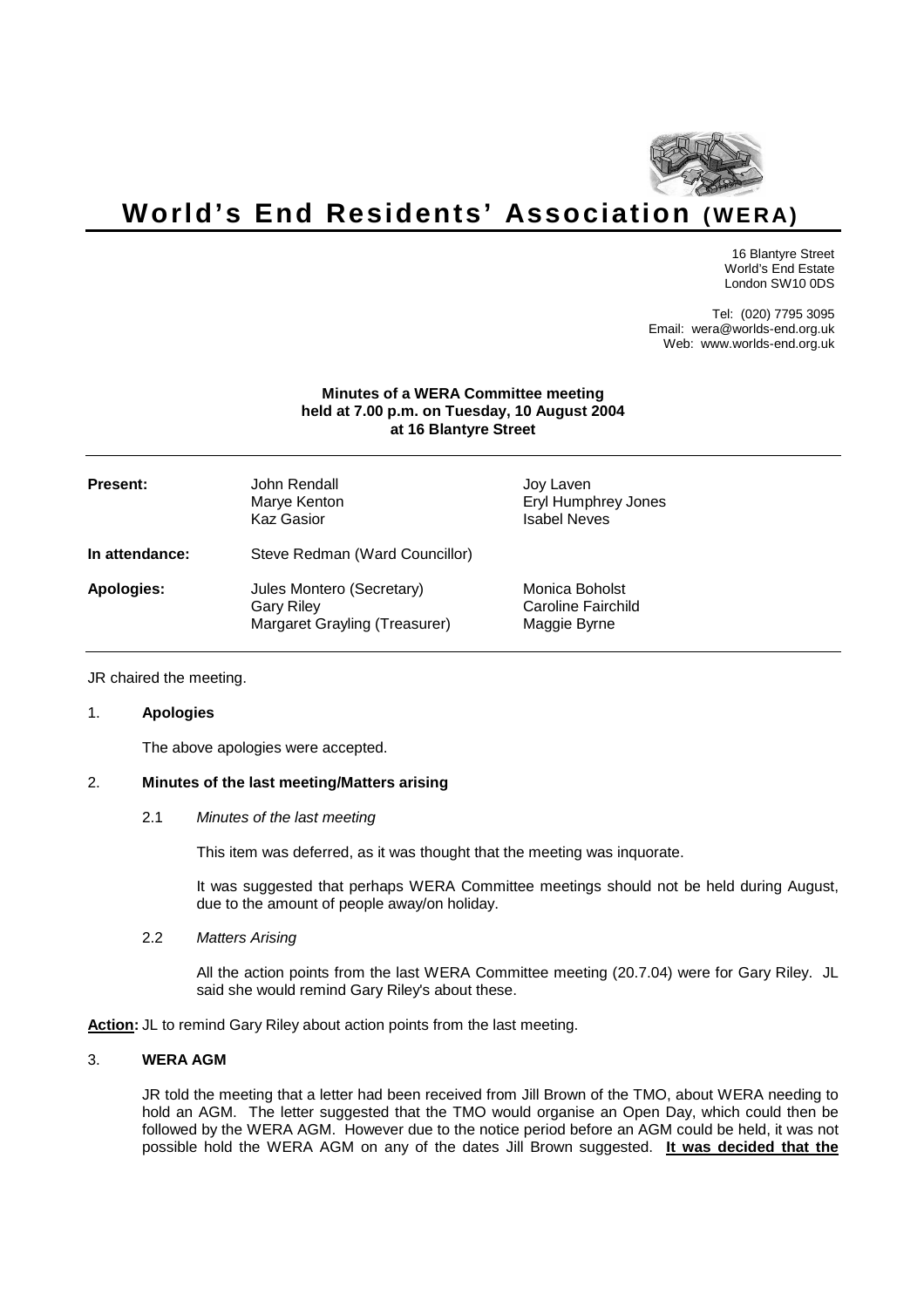## **WERA AGM would be "pencilled" in for 7.30 p.m., on Tuesday, 14 September 2004. However this date would be either confirmed, or re-scheduled, once JM (who is on holiday at present) had spoken with Jill Brown.**

**Action:** JM to contact Jill Brown and confirm or reschedule WERA AGM date.

## 4. **Other Meetings**

- 4.1 Meetings attended
	- (a) Lift site meeting

MK had attended the above meeting and said that it had been confirmed that new panels would be supplied for lifts, that the volume levels would be reduced and the floors in the lifts will be changed. MK said there had been was some discussion about the cameras, and the dirty door tracks were also mentioned. MK said they were considering putting a sign in the lifts simply stating "this is a non smoking lift". MK said she queried emergency lift lights and was told that they should be there, but MK told them that they were apparently not working. MK told the meeting that the minutes of the lift site meeting had not yet been received.

#### (b) Walkway meeting

JL explained how, as a resident of the estate (and not as a WERA Committee member) she had had a meeting with the Clerk of Works, Gary Killick, and the consultant, Paul Willis about the standard of workmanship on Upper Whistler Walk (laid by Durkans). Basically there are two options for the TMO to consider: 1. repair and repaint with two coats of dark grey; or (2) re-lay a complete new walkway on top of what is there now. JL said that she told both Mr. Killick and Mr. Willis (and confirmed by email to Valerie Sharples and Sarah Everson) that her personal opinion was that she felt no more money should be spent on this walkway (as it was so badly done in the first place) but that it should be completely re-done (option 2).

- 4.2 Meetings to be attended
	- (a) The next lift site meeting was scheduled to take place at 10.00 am on Tuesday, 24 August 2004. MK said she would probably be able to attend. It was hoped that MG would also attend.
	- (b) West Chelsea Initiative Walkabout, 5.00 p.m., Thursday, 2 September 2004. MG is the WERA representative and it was hoped that she would be able to attend this meeting. SR explained to the meeting that this Initiative came about as three wards in South West Chelsea have similar problems and it was felt that by coming together some of the problems in the area could be resolved.

## 5. **WEMO Update**

5.1 Contacts

JL told the meeting that a letter had been forwarded to Martin Peach stating that WEMO wished for arbitration to be initiated as soon as possible. JL also told the meeting that Michael Portillo and Keith Hill had been contacted asking for assistance and that the National Federation of TMO's had been contacted by Liz Michael.

5.2 WEMO AGM

The meeting was told that the WEMO AGM is scheduled for 7.30 p.m. on Tuesday, 7 September 2004. Notices to all WEMO members had gone out, as well as posters put up on notice boards.